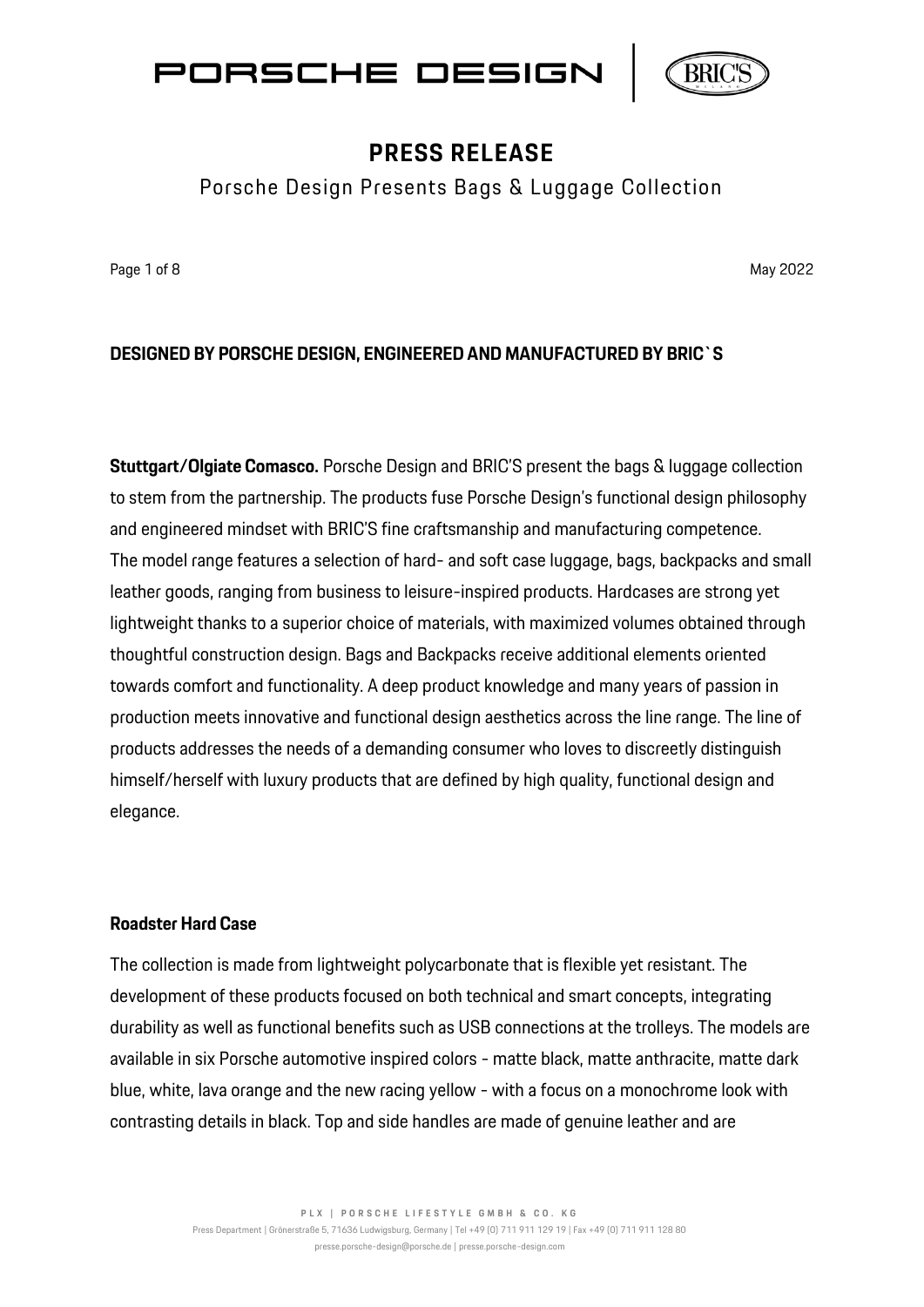



Headline

Page 2 of 8 May 2022

customizable in six color options. A robust multi-stop trolley system, with an ergonomic handle and silent run ball bearing wheels, lifts the trolley and provides optimum mobility. The Roadster Hard Case Collection features a cabin trolley, a business trolley with expansion, three larger sized suitcases in M, L and XL as well as two trunks in S and M. The wide opening in the front pocket of the hybrid trolley provides ample space for a laptop and beverages. The special trunk is available in two sizes and offers a supreme packing experience: its proportion and volume allow for maximum organization. The commitment to high performance and optimized function is evident with the Porsche Design Roadster Hard Case Series, designed by Porsche Design, manufactured and engineered by BRIC'S.

### **Roadster Leather Collection**

The Roadster Leather Collection is made for high demanding customers on the go and features bags and backpacks in various shapes and sizes. Rich in versatile and refined details it guarantees both function and style. The soft and full grain leather combined with clean and modern design meets even the highest expectations.

Dedicated to perfection and excellence, all products have spacious compartments, easy access pockets in front and padded notebook pockets secured with webbing. Backpacks feature useful anti-theft hidden, zippered pockets, to keep valuables safe but on hand, and a practical USB connection. Business organizers contain flat pockets, pen loops, key hooks and zip pockets: to provide easy access to daily essentials. Moreover, the back trolley sleeve, adjustable shoulder strap and top handles ensure maximum ease of use. The weekender with its two handles and a detachable shoulder strap can be carried either over the shoulder or elegantly in one hand. The Roadster Leather Collection is available in black. All the hardware is carefully designed and the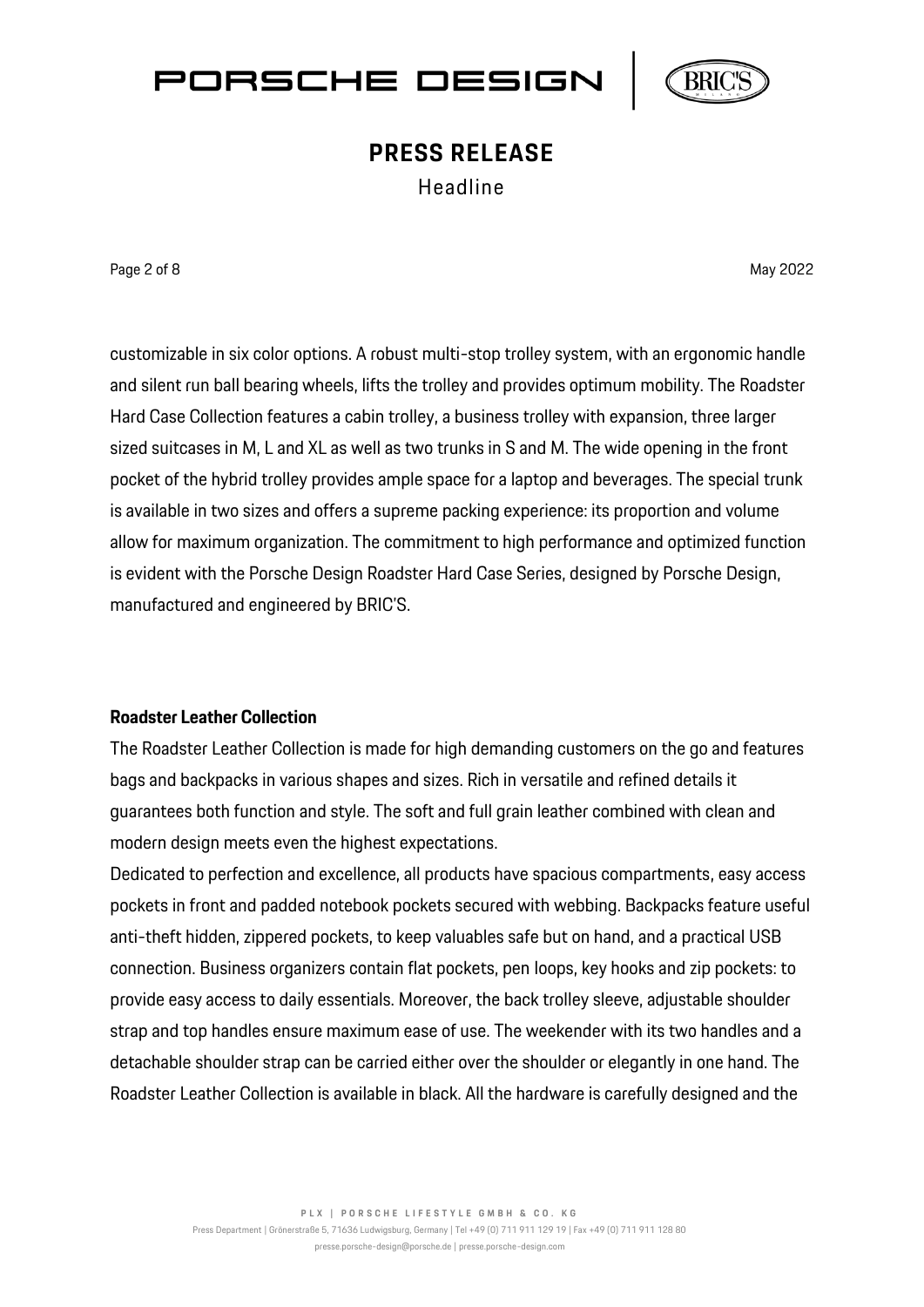



Headline

Page 3 of 8 May 2022 **May 2022** 

gunmetal finishing highlights the product. Each piece is characterized by a unique aesthetic appearance that highlights the finest full grain calfskin.

### **Roadster Nylon Collection**

Fulfilling the needs of demanding consumers, the Roadster Nylon Collection is made from water-repellent textured nylon, with smooth leather accents. The series features bags and backpacks in various shapes and sizes. Reverse water repellent zippers enrich the collection, increasing its technical appeal and adding a clean and modern design. With its high functionality, extreme durability, lightweight material and convenient details, this collection is perfect for everyday use , both in an urban setting as well as for travelling. Inside, roomy compartments, functional pockets and a business organizer provide ample space and protection for devices and documents. All laptop pockets are padded and secured with kissing sliders, while additional zippered compartments provide access and protection to personal belongings. All backpacks feature a useful USB connection and an anti-theft hidden pocket. Directly accessible, zipped front compartments and expandable side pockets provide convenient storage in the front of the bags and backpacks. All brief bags and the weekender feature a trolley strap for comfortable use when travelling. With two handles and a detachable shoulder strap, the bags can be carried either over the shoulder or in hand. The Roadster Nylon Collection is available in black and all gunmetal hardware is a Porsche Design unique design feature. Each product has been carefully designed to offer secure and practical storage that is ideal for business, travel and daily use.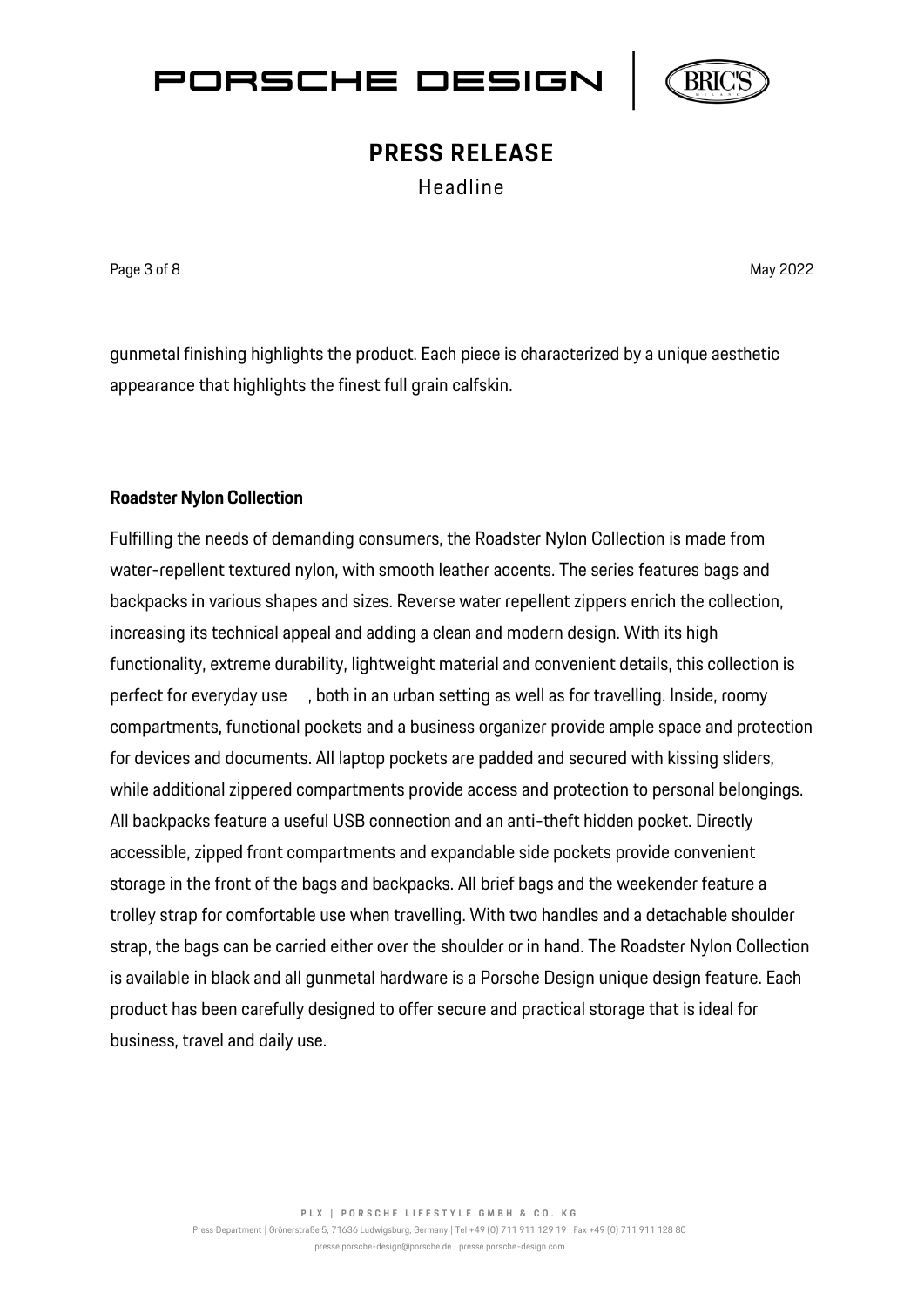



Headline

Page 4 of 8 May 2022 May 2022 May 2022 May 2022 May 2022 May 2022 May 2022 May 2022

#### **New Urban Eco Collection**

Creating functional bags that look trendy and stylish, as well as being made from luxury materials, is a challenging task. The Urban Eco Collection has met the challenge, redefining style and functionality for everyday use and commuting, in the new world of work, business and travelling. It exemplifies innovative design that responds perfectly to the design specification. But there's more: this collection also addresses the need for sustainability. The Urban Eco Collection is made from recycled and reused materials. The Global Recycled Standard (GRS) addresses input material verification, environmental principles, social requirements and labelling for textile products made from recycled materials. The water resistant recycled polyester fabric has a rubber accent, ensuring the exterior is abrasion resistant and weatherproof. The unique trims and black hardware add the finishing touch. For those searching for functional style, the Urban Eco Collection doesn't just feature backpacks in different sizes but also bags in lots of different shapes and sizes and also travel accessories as the washbag and a pouch. Focusing on what's essential to exigent professionals, features range from durable and water resistant outer material and zip to keep valuable tech safe, large two way zipped flap openings, inside laptop compartments, additional pockets to organize everyday accessories, ergonomically shaped and padded shoulder straps and backs, trolley links, add-on pouches and so much more. For example, the detachable rain cover, hidden underneath the bottom panel of the backpacks. All the items feature secure closing thanks to the elastic loop for zip pulls. A special design for cycling addicted satisfies all their functional needs: the technical mesh on the back helps regulate transpiration, and the ergonomic shape of the back and the waist strap make this backpack ultra-comfortable to wear. The helmet fixation straps are a useful detail for everyday commuting. The zipped, welded pocket is perfectly waterproof and offers the possibility of customizing the backpack: the zip pull is available in 5 different colors. All the items come with a Porsche Design branded recycled polyester dust bag.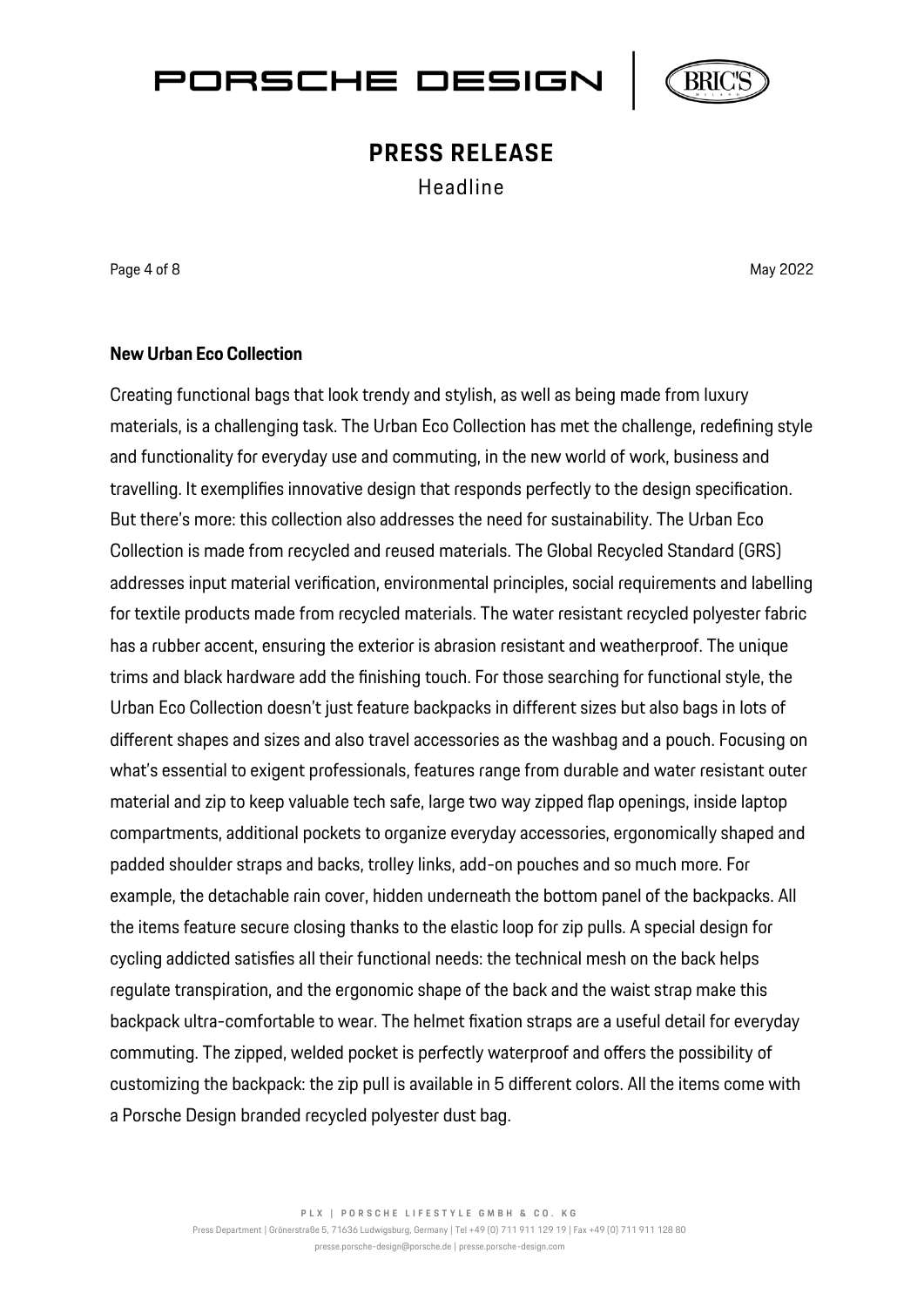



Headline

Page 5 of 8 May 2022 **May 2022** 

### **Small Leather Goods: Classic Collection and Business Collection**

The Small Leather Goods Collections, both Classic and Business, are elegantly crafted; all wallets and other products are offered in multiple sizes with a wide range of interior options, and feature all types of pockets, compartments and card slots to fit one's individual needs. Whether cash or credit cards, everything can be stored safely in dedicated spaces and is easily accessible. All items are RFID protected and secure any card data from unauthorized access. Some items feature a mesh pocket on the inside, a timesaving feature to store any travelling passes. The interior lining branded with Porsche Design icons and the co-branded logo add further value to the product.

#### **Carbon Collection**

Lightweight, luxurious and extremely robust: the Porsche Design Carbon Collection. In the world of sports car construction, focusing on acceleration, speed, weight and security, carbon is an indispensable material. With its minimalistic design, the bags, weekender and small leather goods are made with great craftsmanship woven carbon fibers are combined with fine smooth leather. Striking hardware elements and the decent Porsche Design logo printed in gunmetal finish add a final touch of excellence. Being dedicated to functionality, all bags feature spaces for notebooks as well as business and travel accessories. The brief bags hold a trolley strap for comfortable use when travelling. The weekender offers striking design it makes a statement whenever in use. The Carbon Collection is one of the iconic highlights within the Porsche Design luggage product range and unmistakably bears the brand's distinctive design DNA.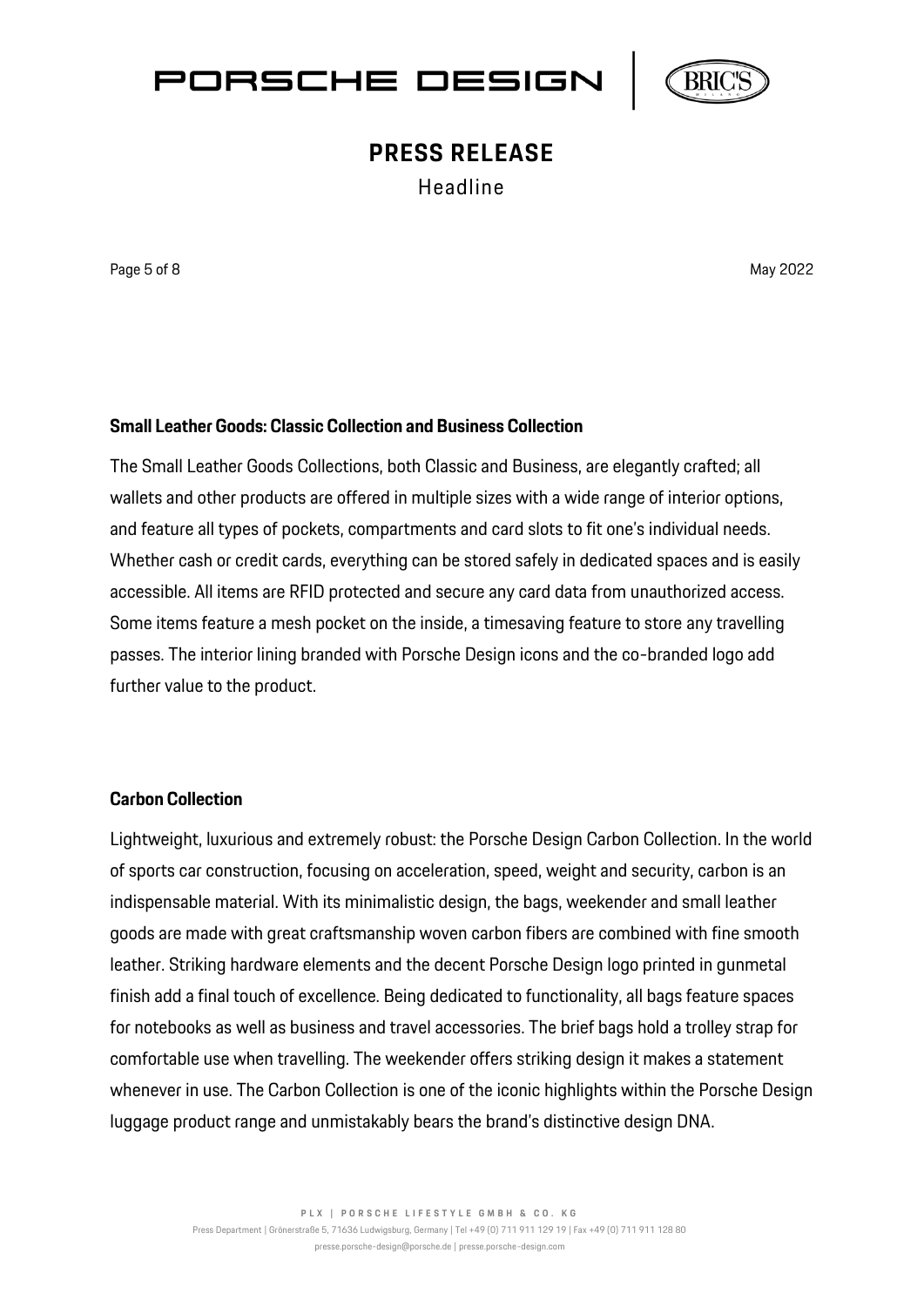



Headline

Page 6 of 8 May 2022 **May 2022** 

The Porsche Design bags & luggage collection are available worldwide in Porsche Design and BRIC'S Stores, online at [www.porsche-design.com](http://www.porsche-design.com/) and at [www.brics.it](http://www.brics.it/) as well as in selected luggage stores worldwide, including the Travel Retail Market.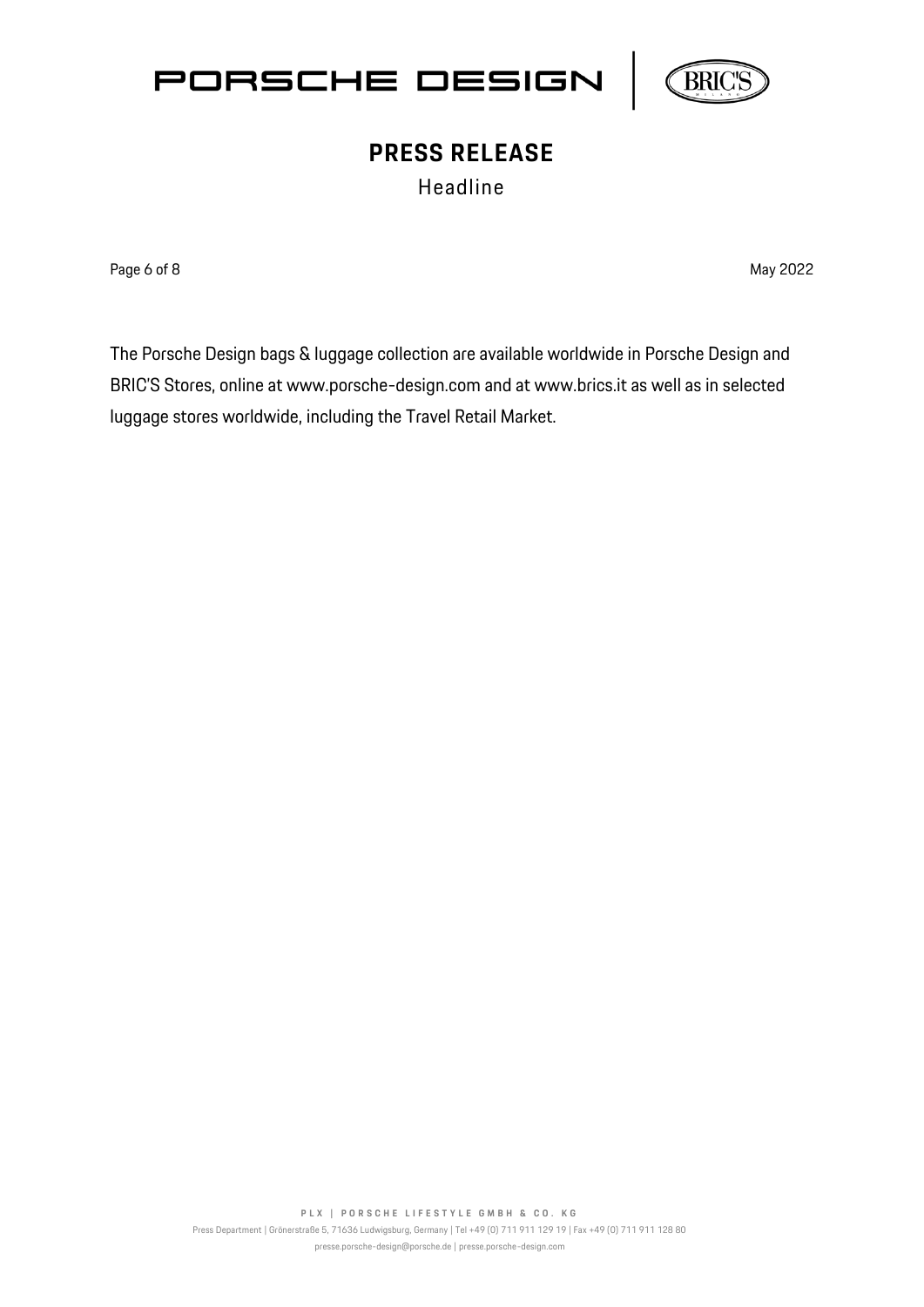



Headline

Page 7 of 8 May 2022 May 2022 May 2022 May 2022 May 2022 May 2022 May 2022 May 2022

#### **About Porsche Design:**

In 1963, Professor Ferdinand Alexander Porsche created one of the most iconic design objects in contemporary history: the Porsche 911. Following his vision to take the principles and myth of Porsche beyond the automotive world, he created the exclusive lifestyle brand Porsche Design in 1972. His philosophy and design language can still be seen in all Porsche Design products today. Every Porsche Design product stands for extraordinary precision and perfection, boasts a high level of technological innovation and seamlessly combines intelligent functionality and puristic design. Created by Studio F. A. Porsche in Austria, our products are sold worldwide in Porsche Design stores, high-end department stores, exclusive specialist retailers and the official online store [\(www.porsche](http://www.porsche-design.com/)[design.com\)](http://www.porsche-design.com/).

#### **For regular updates on Porsche Design, please follow:**

Facebook: [www.facebook.com/PorscheDesign](http://www.facebook.com/PorscheDesign) Instagram[: www.instagram.com/PorscheDesign](http://www.instagram.com/PorscheDesign)

#### **About BRIC'S**

BRIC'S is a luxury Italian luggage brand known worldwide for its exceptionally designed luggage including trolleys, duffles, handbags, briefcases, and other leather and nylon goods. With 70 years of business, history, long-standing territorial roots, and passion, BRIC'S is dedicated to fine craftsmanship and manufacturing, as well as an attention to detail, which have always been characteristics of the brand form the very beginning. BRIC'S collections have always been characterized by constant development, where research and Heritage, innovation and tradition, functionality, and elegance are intertwined and balanced with skilled craft, advanced technology, and interpretation of new trends, creating a perfect fusion between shape, function, and design. Today, BRIC'S reflects timeless elegance typical of its province, Lake Como, harmoniously blending with the urban and cosmopolitan style of Milan – the city that hosts its most important Flagship Store in the Galleria Vittorio Emanuele.

For more information, please visit [www.brics.it](http://www.brics.it/)